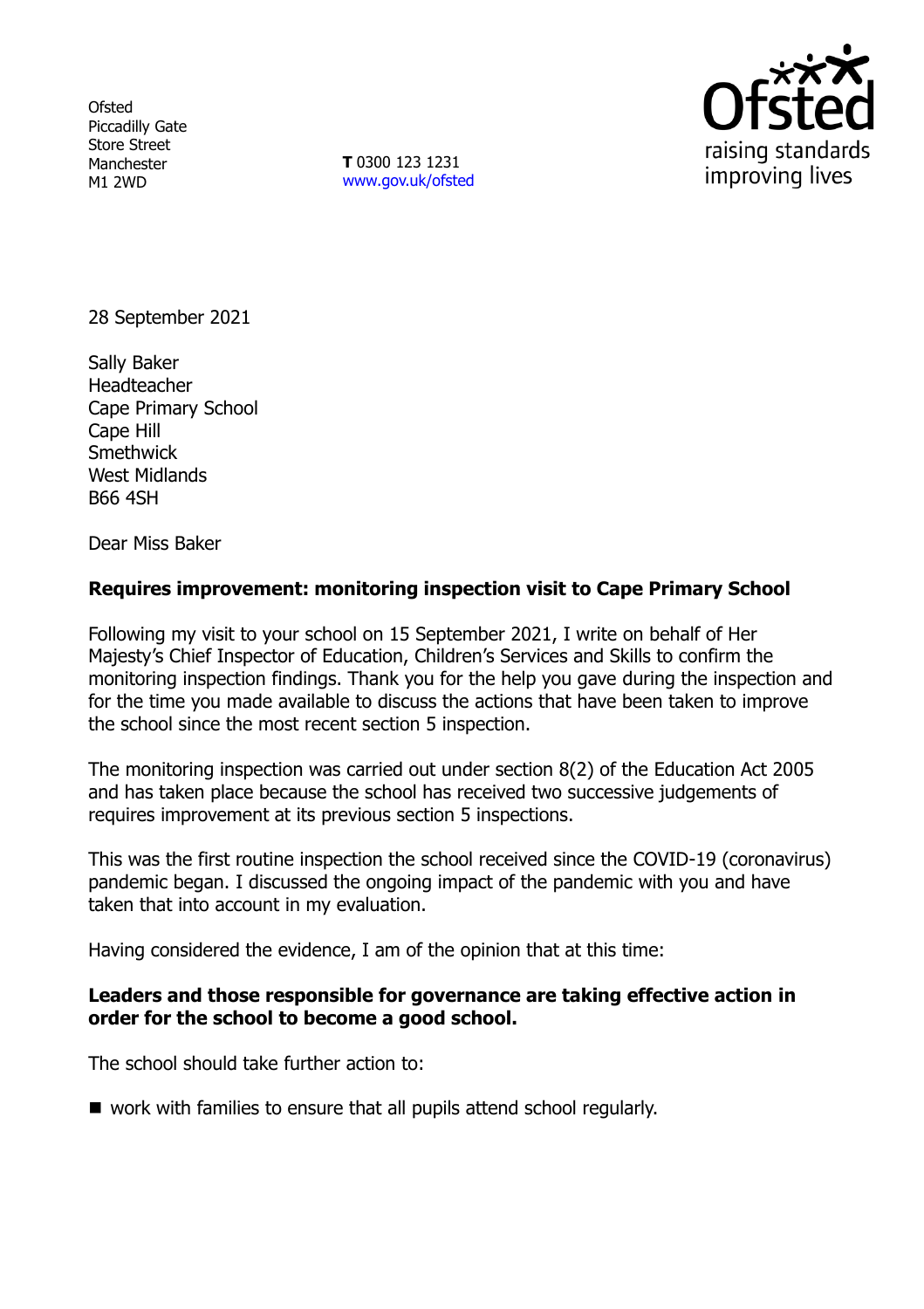

# **Context**

There have been very few staffing changes since the previous section 5 inspection. A lead practitioner teacher employed from within the school started in September 2020. An upper key stage 2 phase leader started in September 2021.

A new chair of governors was elected in September 2020. A new governor joined the governing body in December 2020.

Numbers of pupils joining the school in the early years has reduced. You have decided to change the number of classes in the Reception Year from three to two for the 2021/2022 academic year.

# **Main findings**

You are taking the necessary steps to improve the school. You ensure that leaders work together as a team and that they focus on the right priorities. Leaders continue to concentrate on the areas for improvement identified at the previous section 5 inspection. They also understand the need to develop the quality of the curriculum in foundation subjects.

Leaders have not had an accurate view of the quality of education in the school in the past. Leaders now know the school's strengths and weaknesses better, as a result of your reflective approach and support from the local authority. You now schedule time for leaders to work together to evaluate the impact of their actions as part of your improvements. For example, leaders spend time each week – on 'monitoring Mondays' – talking to staff and pupils, visiting lessons and scrutinising pupils' work. Leaders discuss their findings as a team. These findings help leaders to understand the difference that their improvement work is making. They use this information to inform the school action plan. This means the plan is suitably specific about the steps needed to move the school forward.

Governors now receive helpful information from leaders about the quality of education in the school. In addition, they make regular visits to school, remotely when necessary, to find out more about the impact of leaders' work. Individual governors focus sharply on specific areas of responsibility and report back to the governing board. This approach provides governors with a more accurate view of the school. Consequently, they are better at holding leaders to account.

You have worked hard to develop the effectiveness of middle leaders. Many have benefited from training led by a senior member of staff. In addition, some have had the opportunity to work with a school improvement adviser. This work has helped middle leaders grow in confidence. In addition, they now have a deeper understanding of how to plan a well-sequenced curriculum.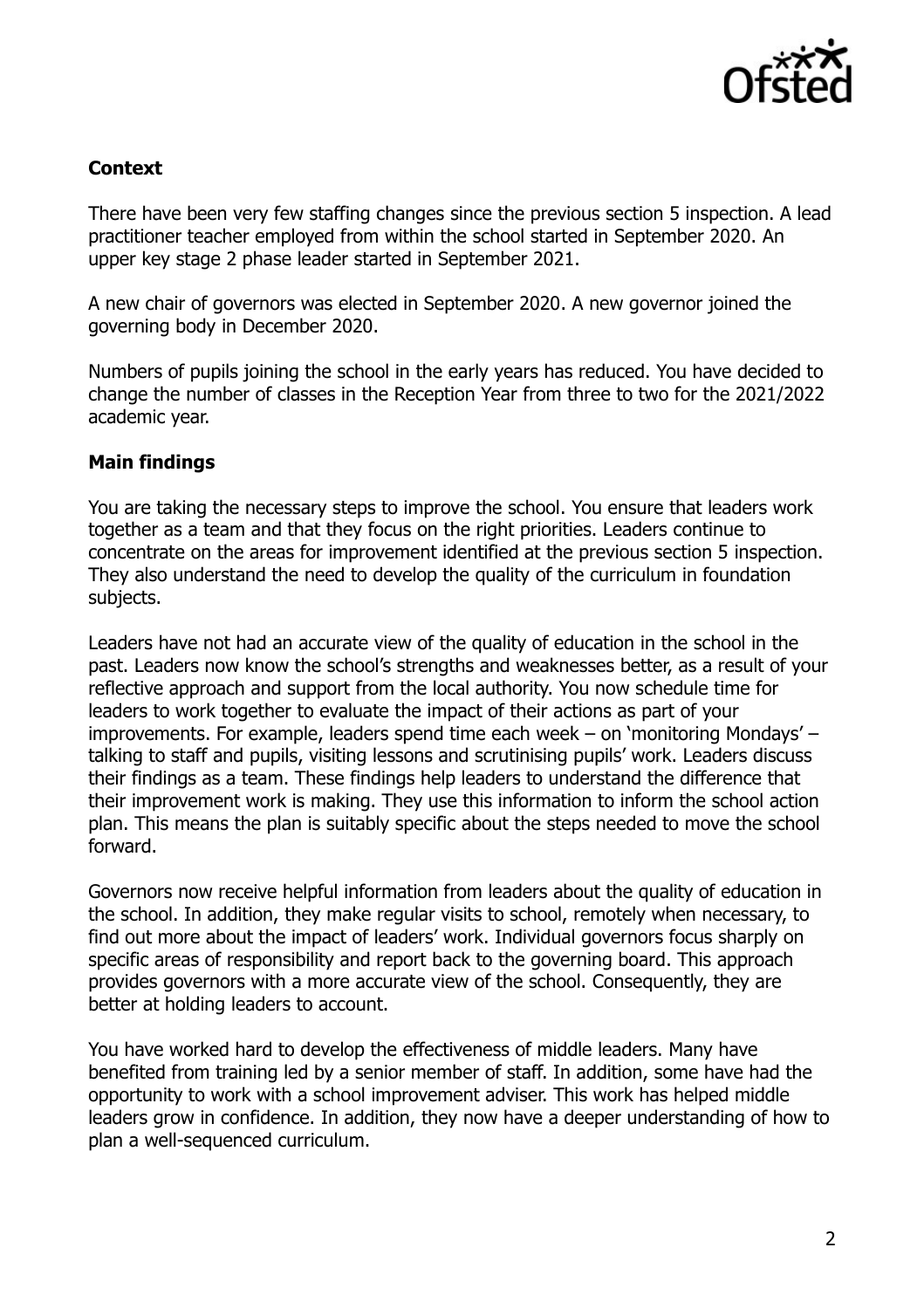

Curriculum leaders are rightly focused on improving the quality of the curriculum in foundation subjects. In most subjects, leaders have thought carefully about the essential knowledge that pupils need to know and remember. For instance, the subject leader for history has ensured that planning includes key historical concepts, such as 'cause and consequence'. Pupils get lots of opportunities to develop their knowledge of this concept through different history topics. This approach is helping pupils to remember the important information that they need to become better historians. However, there is still more work to do to improve the quality of education in foundation subjects. Although curriculum plans, in most subjects, set out the vocabulary and knowledge that pupils need to know, sometimes end points are not precise. Consequently, teachers are not always able to accurately check what pupils know and remember. Leaders are aware of this and intend to continue improving the quality of curriculum plans.

At the last section 5 inspection, you were asked to introduce clear strategies to improve outcomes in mathematics. You have remained focused on this work throughout the pandemic. The subject leader has ensured that the mathematics curriculum maps out the important content that pupils need to learn. Leaders worked with staff and showed them how to teach mathematics well. Staff now use consistent strategies to check what pupils know and are becoming better at addressing misconceptions straight away. Pupils with special educational needs and/or disabilities (SEND) are well supported to learn the curriculum. This whole-school approach is helping all pupils, including those with SEND, to keep up and become better mathematicians.

Reading has a high profile in the school. Leaders have thought carefully about how to promote a love of reading and introduced a range of strategies to do this. For example, they have set out the texts and authors that teachers will use in English lessons. This means that pupils receive a broad range of reading experiences.

The approach to teaching early reading is well organised and rigorous. Younger pupils have daily phonics lessons. They practise reading books that are well matched to their ability. Leaders have ensured that staff know how to pronounce letter sounds precisely. As a result, pupils are becoming better readers. However, you are considering making changes to the reading curriculum so that it supports pupils' development of early writing more effectively.

You have identified attendance as a cause for concern. Some pupils did not attend school as regularly as you expected during the pandemic. Leaders have procedures in place to manage attendance, but low attendance and high persistent absence have continued since 8 March 2021, when all pupils were expected to return to school. This could be a barrier to pupils making progress through the curriculum.

### **Additional support**

Leaders have welcomed external support and use it well. Local authority support has assisted governors in strengthening their approach for holding leaders to account. Subject leaders have received support from a school improvement adviser and have developed